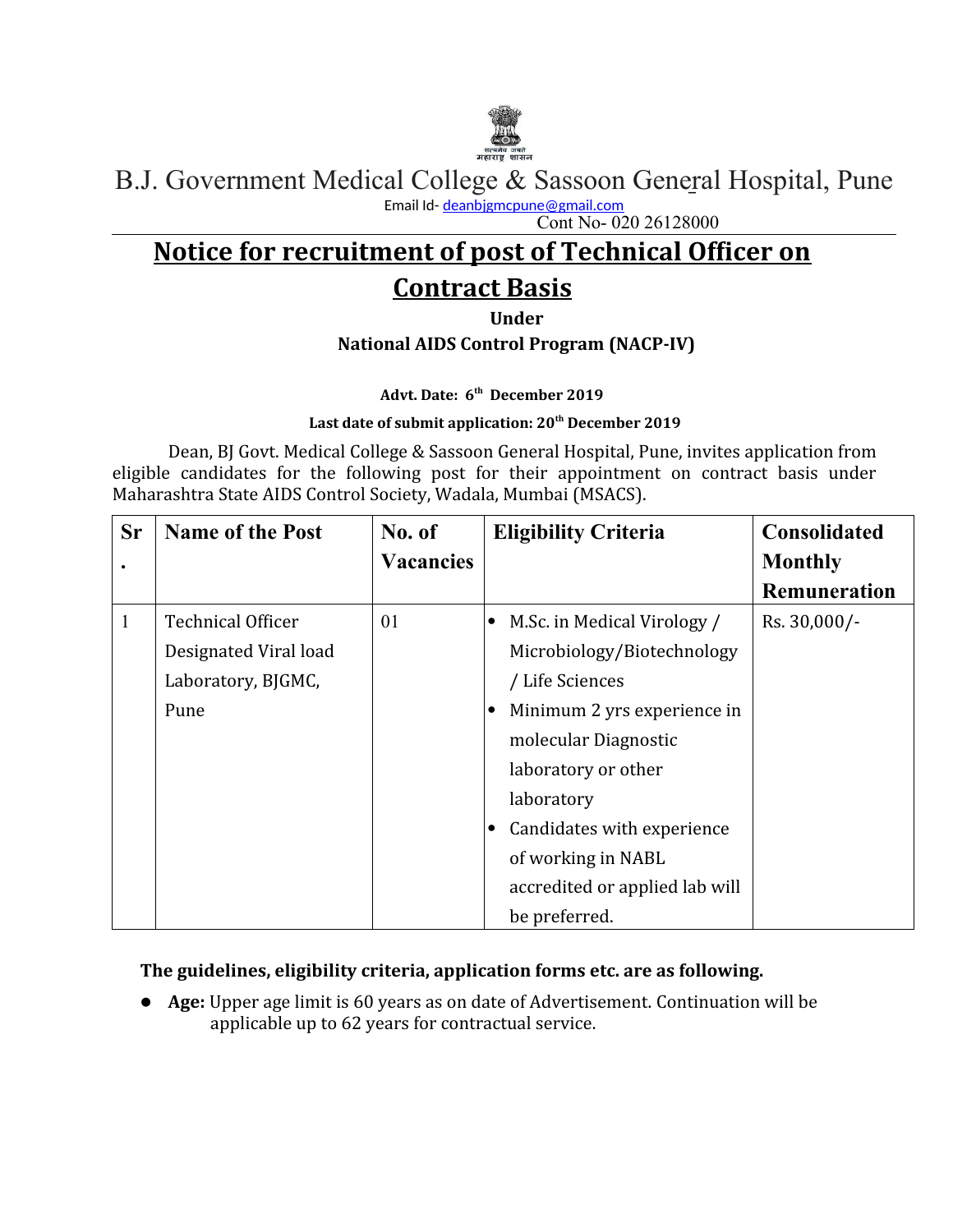#### l **Appointment type:**

The above-mentioned posts are temporary & purely on contract basis. While recruiting the post, initially the appointment will be given for 3 months as probation period and further continuation will be given upon successful completion of probation periods and performance evaluation. The Project Director, MSACS, Mumbai reserves the right for further continuation of the candidate.

## $\bullet$  Remuneration:

Allowances like T.A., D.A., and H.R.A. etc. are not admissible except consolidated monthly remuneration.

## ● How to apply:

- 1. Interested candidates may apply in prescribed application form with a recent passport size photographs and a set of photocopies of attested documents as follows:
	- a) Original Application form
	- b) Educational qualification certificates
	- c) Experience certificates
	- d) Government approved ID proof
- 2. The application is to be submitted on A4 size paper only.
- 3. Applications can be either sent through registered/speed post or can be submitted in person in the office of the "Department of Microbiology, B. J Govt. Medical College, Pune**"** on all working days between the advertised date and closing date where the candidate(s) wish to apply.
- 4. Last date for submit the application is  $20<sup>th</sup>$  December 2019, applications received after this date will not be considered.
- 5. All further correspondence will be done only by email. (Exam. Hall Ticket, Call letters etc.). So, all candidates applying are required to write their personnel email ID and contact mobile number on application correctly and neatly in the application form.
- 6. After scrutinizing, the applications received in due date, short-listed candidates will be called for written examination / interview.

### **Other Important Notes:**

- 1. Candidates who have been discontinued based on poor performance and Candidates who are retired from Government Services and against whom disciplinary action is completed OR initiated will not be eligible any above post.
- 2. Project Director, MSACS, Mumbai reserves the right to cancel the recruitment, modify the number of posts, etc.
- 3. Canvassing in any way will lead to disqualification of the concerned candidate.

**Sd/- Dean,** BJ Govt. Medical College & Sassoon General Hospital, Pune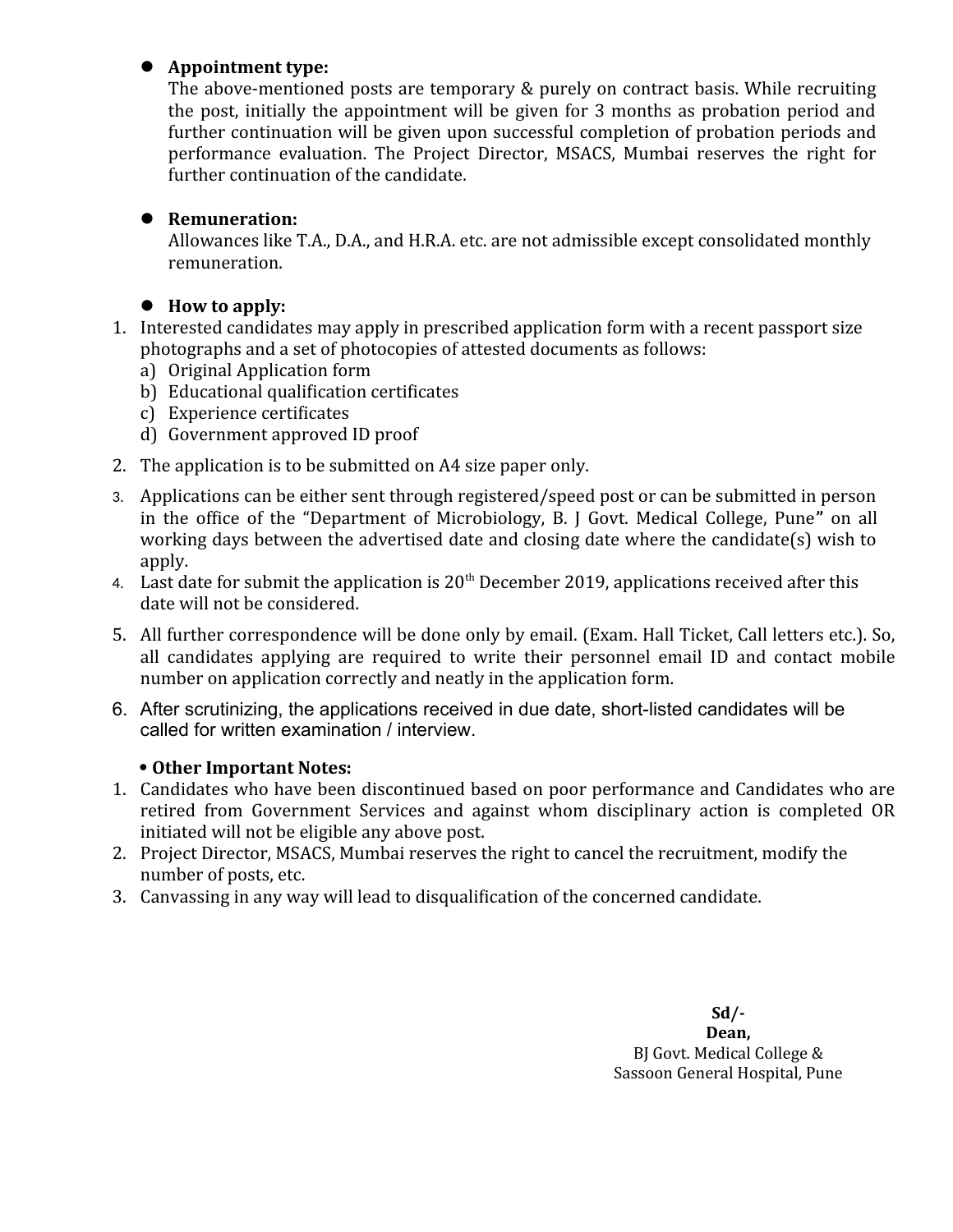Application Format

| $\overline{I}$                                    |  |
|---------------------------------------------------|--|
| Passport Size Photo to be signed by the candidate |  |
|                                                   |  |
|                                                   |  |

| To,<br>Project Director, | Maharashtra State AIDS Control Society,<br>Wadala (W), Mumbai - 31. |               |              |                         |                                                            |             |
|--------------------------|---------------------------------------------------------------------|---------------|--------------|-------------------------|------------------------------------------------------------|-------------|
|                          |                                                                     |               |              |                         |                                                            |             |
|                          | 2. Candidates Name                                                  | ÷             |              |                         |                                                            |             |
| 3                        | Date of Birth                                                       |               | Surname      | First Name              |                                                            | Middle Name |
|                          |                                                                     |               |              |                         | Age as on _________________Years ______ Months ______ Days |             |
| 4.                       | <b>Correspondence Address:</b>                                      |               |              |                         |                                                            |             |
| 5.                       | <b>Permanent address</b>                                            |               |              |                         |                                                            |             |
|                          |                                                                     |               |              |                         |                                                            |             |
| 6.                       | E-mail ID                                                           |               |              |                         |                                                            |             |
| 7.                       | Tel. No. /Mobile No.                                                |               |              |                         |                                                            |             |
| 8.                       | Working knowledge of computer (MS Office etc.) : :<br>No<br>Yes     |               |              |                         |                                                            |             |
| 9.                       | <b>Educational Qualification:-</b>                                  |               |              |                         |                                                            |             |
| Sr. No                   | Educational                                                         | Qualification | <b>Board</b> | Name of the University/ | Percentag<br>e                                             | Grade       |
|                          |                                                                     |               |              |                         |                                                            |             |
|                          |                                                                     |               |              |                         |                                                            |             |
|                          |                                                                     |               |              |                         |                                                            |             |